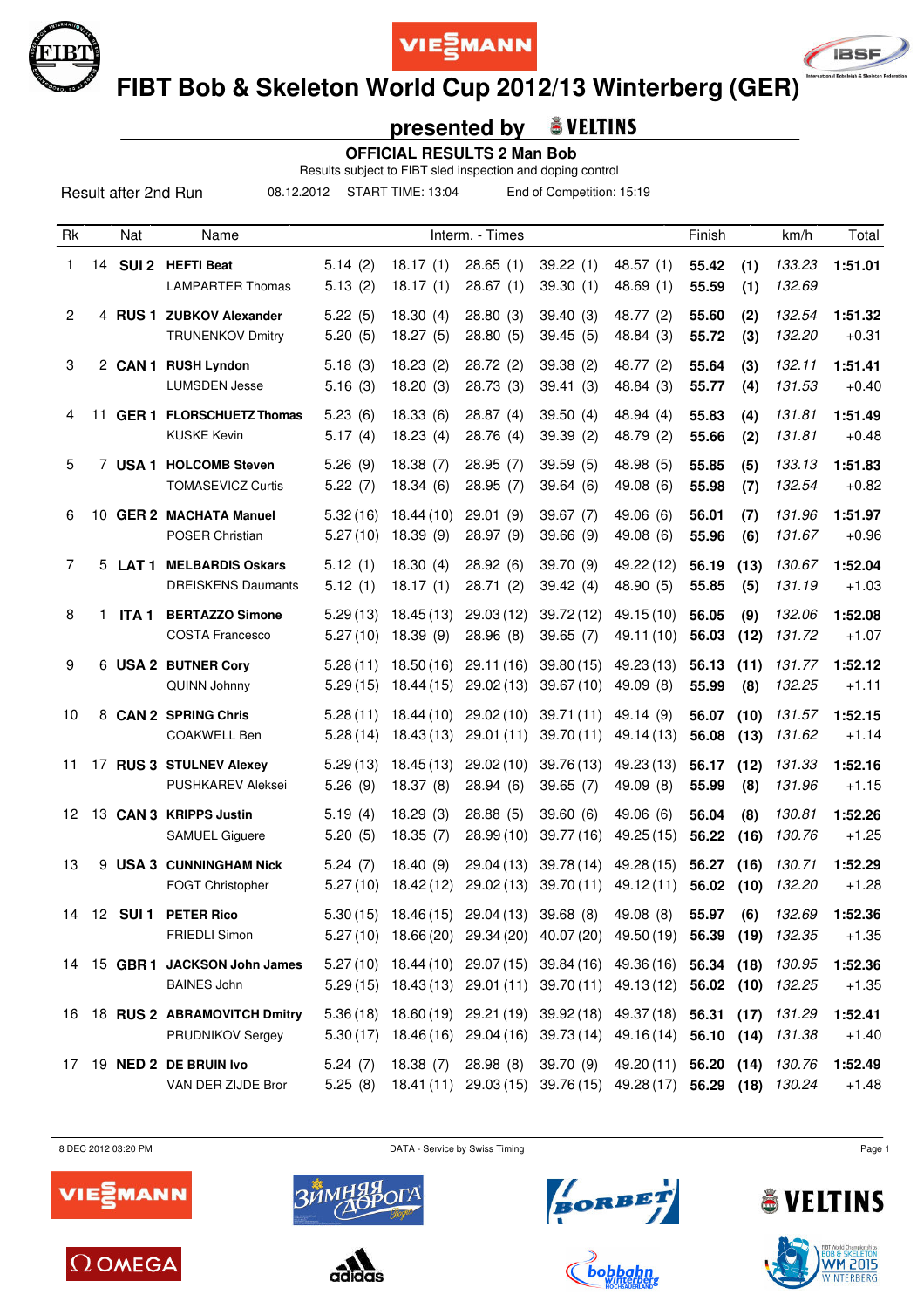





 **FIBT Bob & Skeleton World Cup 2012/13 Winterberg (GER)**

#### **presented by & VELTINS**

 **OFFICIAL RESULTS 2 Man Bob**

Results subject to FIBT sled inspection and doping control

08.12.2012 START TIME: 13:04 End of Competition: 15:19

| <b>Rk</b> |    | Nat              | Name                                                 |                      |                         | Interm. - Times                                   |                         |                          | Finish         |              | km/h             | Total              |
|-----------|----|------------------|------------------------------------------------------|----------------------|-------------------------|---------------------------------------------------|-------------------------|--------------------------|----------------|--------------|------------------|--------------------|
| 17        |    |                  | 20 AUT 1 LOACKER Juergen<br><b>ADOLF Matthias</b>    | 5.38(20)<br>5.36(19) | 18.57(18)<br>18.55(18)  | 29.19(17)<br>29.17(18)                            | 39.91(17)<br>39.88(18)  | 49.36 (16)<br>49.32 (18) | 56.26<br>56.23 | (15)<br>(17) | 131.91<br>132.06 | 1:52.49<br>$+1.48$ |
| 19        |    |                  | 21 POL 1 KUPCZYK Dawid<br>NIEWIARA Marcin            | 5.34(17)<br>5.33(18) | 18.55(17)<br>18.54(17)  | 29.19(17)<br>29.16(17)                            | 39.96 (19)<br>39.84(17) | 49.45 (20)<br>49.27 (16) | 56.42<br>56.19 | (20)<br>(15) | 130.90<br>131.62 | 1:52.61<br>$+1.60$ |
| 20        |    | 16 <b>NED 1</b>  | <b>VAN CALKER Edwin</b><br><b>JANSMA Sybren</b>      | 5.42(22)<br>5.43(20) | 18.61 (21)<br>18.65(19) | 29.23(20)<br>29.25(19)                            | 39.97 (20)<br>40.05(19) | 49.43 (19)<br>49.55 (20) | 56.36<br>56.51 | (19)<br>(20) | 131.14<br>130.95 | 1:52.87<br>$+1.86$ |
| 21        |    | 23 ROU 1         | <b>NEAGU Andreas</b><br><b>MOLDOVAN DANUT</b>        | 5.50(26)             | 18.77 (24)              | 29.41 (23)                                        | 40.14 (22) 49.59 (21)   |                          | 56.55          | (21)         | 131.53           | 56.55              |
| 22        | 25 | BEL <sub>1</sub> | <b>SERISE Michael</b><br>VANDOORNE Lino              | 5.44(23)             | 18.76 (23)              | 29.45 (24)                                        | 40.25 (24)              | 49.73 (24)               | 56.65          | (22)         | 131.43           | 56.65              |
| 23        |    | 26 SRB 1         | <b>RADJENOVIC Vuk</b><br><b>ZLATNAR Damjan</b>       | 5.49(25)             | 18.78 (25)              |                                                   | 29.46 (25) 40.21 (23)   | 49.71 (23)               | 56.70          | (23)         | 130.57           | 56.70              |
| 24        |    |                  | 22 POL 2 LUTY Mateusz<br>PAWILOJC Jakub              | 5.47(24)             | 18.78 (25)              | 29.47 (26)                                        | 40.30 (25)              | 49.85 (25)               | 56.92          | (24)         | 129.40           | 56.92              |
| 25        |    |                  | 27 MON1 RINALDI Rudy<br><b>TORRE Jeremy</b>          | 5.38(20)             |                         | 18.65 (22) 29.40 (22) 40.35 (26) 50.01 (26) 57.12 |                         |                          |                | (25)         | 129.21           | 57.12              |
| 26        |    | 24 CZE 1         | <b>HLADIK Vladimir</b><br><b>DVORAK Dominik</b>      | 5.37(19)             | 18.60 (19)              | 29.25 (21)                                        | 40.08 (21)              | 49.62 (22)               | 57.85          | (26)         | 128.15           | 57.85              |
|           | 3  | GER 3            | <b>ARNDT Maximilian</b><br><b>ROEDIGER Alexander</b> |                      |                         |                                                   |                         |                          | <b>DSQ</b>     |              |                  | <b>DSQ</b>         |

27 sleds entered 26 sleds ranked 1 sled disqualified bib 3 DSQ false start

Helmut Zwerger (AUT) Jury President Manfred Schulte (GER) Race Director















**ELTINS** 

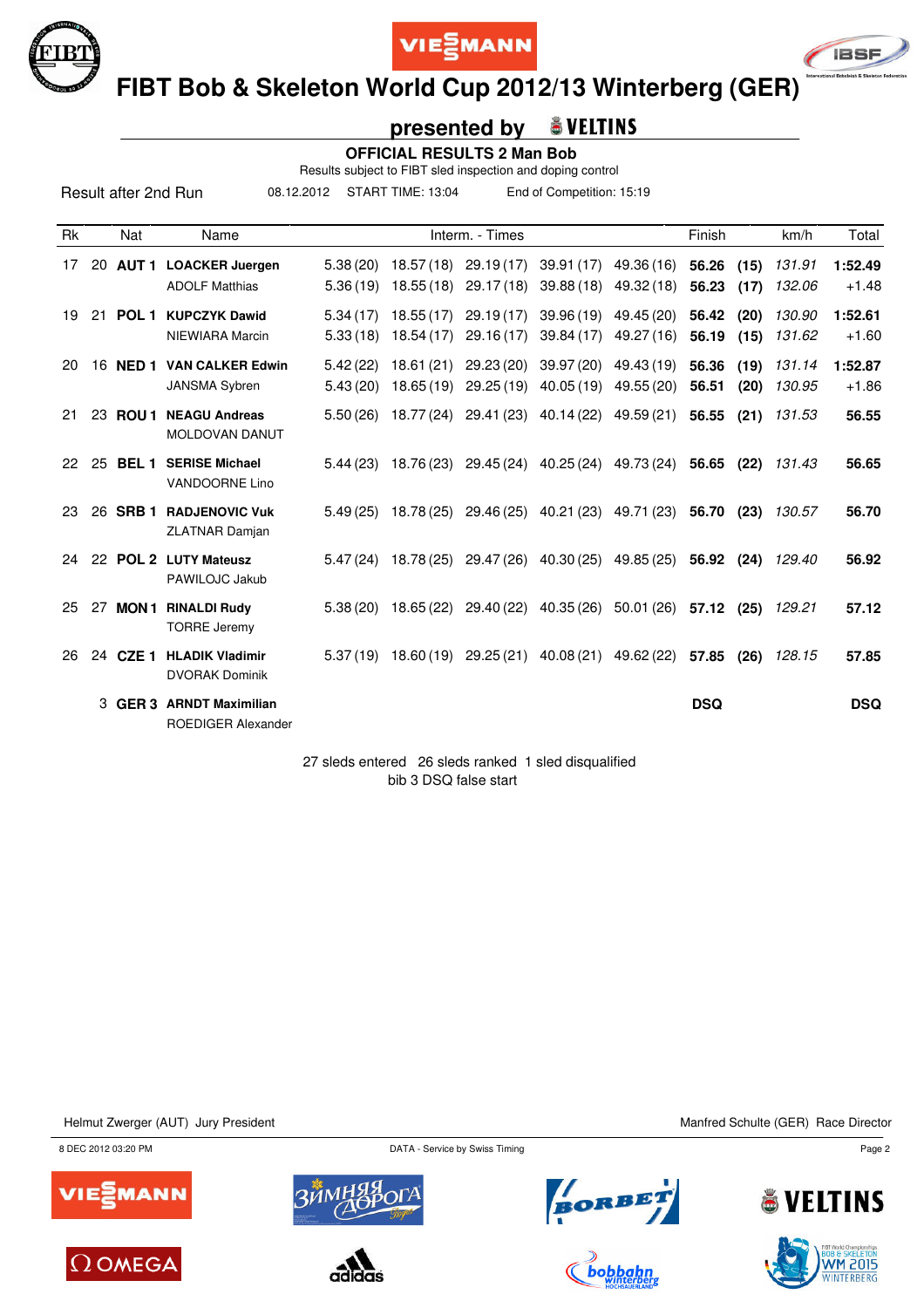





# **FIBT Bob & Skeleton World Cup 2012/13 Winterberg**

## **presented by**

 **OFFICIAL RESULTS Bob Women**

Results subject to FIBT sled inspection and doping control

Result after 2nd Run

08.12.2012 START TIME: 9:04 End of Competition: 11:21

| Rk             |    | Nat              | Name                                                         |                      |                                              | Interm. - Times        |                                                                                                                                             |                         | Finish         |              | km/h             | Total              |
|----------------|----|------------------|--------------------------------------------------------------|----------------------|----------------------------------------------|------------------------|---------------------------------------------------------------------------------------------------------------------------------------------|-------------------------|----------------|--------------|------------------|--------------------|
| 1              |    |                  | 5 CAN 1 HUMPHRIES Kaillie<br><b>VALOIS Chelsea</b>           | 5.57(2)<br>5.58(2)   | 18.92(2)<br>18.98(2)                         | 29.65(2)<br>29.73(1)   | 40.47(2)<br>40.56(1)                                                                                                                        | 49.99 (3)<br>50.10(2)   | 56.94<br>57.11 | (3)<br>(2)   | 131.09<br>130.05 | 1:54.05            |
| $\overline{2}$ |    |                  | 3 USA 2 MEYERS Elana<br><b>EBERLING Katie</b>                | 5.55(1)<br>5.57(1)   | 18.87(1)<br>18.95(1)                         | 29.62(1)<br>29.75(2)   | 40.41(1)<br>40.60(3)                                                                                                                        | 49.92 (1)<br>50.18(3)   | 56.90<br>57.25 | (2)<br>(4)   | 131.00<br>129.77 | 1:54.15<br>$+0.10$ |
| 3              |    |                  | 11 GER 3 SCHNEIDERHEINZE Anja<br><b>SCHNEIDER Stephanie</b>  | 5.59(4)<br>5.62(3)   | 19.00(5)<br>19.05(4)                         | 29.71(3)<br>29.83(4)   | 40.48(3)<br>40.70 (5)                                                                                                                       | 49.96 (2)<br>50.27(6)   | 56.89<br>57.30 | (1)<br>(7)   | 131.14<br>129.54 | 1:54.19<br>$+0.14$ |
| 4              |    |                  | 4 USA 3 GREUBEL Jamie<br><b>AZEVEDO Emily</b>                | 5.61(5)<br>5.62(3)   | 18.99(4)<br>19.02(3)                         | 29.76(6)<br>29.78 (3)  | 40.60(6)<br>40.57(2)                                                                                                                        | 50.13(8)<br>50.09(1)    | 57.13<br>57.10 | (8)<br>(1)   | 130.95<br>130.57 | 1:54.23<br>$+0.18$ |
| 5              | 1. |                  | <b>NED 1 KAMPHUIS Esme</b><br>VIS Judith                     | 5.70(9)<br>5.68(7)   | 19.08(9)<br>19.08(6)                         | 29.78(7)<br>29.84(6)   | 40.54(5)<br>40.66(4)                                                                                                                        | 50.04(4)<br>50.21(4)    | 57.02<br>57.24 | (6)<br>(3)   | 130.86<br>130.15 | 1:54.26<br>$+0.21$ |
| 6              |    |                  | 10 AUT 1 HENGSTER Christina<br><b>VERSEN Inga</b>            | 5.77(15)<br>5.77(12) | 19.22(14)<br>19.29(13)                       | 29.92(12)<br>30.04(13) | 40.64(9)<br>40.84 (12)                                                                                                                      | 50.08(6)<br>50.32(8)    | 57.00<br>57.31 | (4)<br>(8)   | 131.33<br>131.00 | 1:54.31<br>$+0.26$ |
| 6              | 9  | SUI <sub>1</sub> | <b>MEYER Fabienne</b><br><b>GRAF Elisabeth</b>               | 5.74(13)<br>5.75(10) | 19.14(11)<br>19.20(10)                       | 29.84(10)<br>29.93(7)  | 40.61(7)<br>40.71(6)                                                                                                                        | 50.10(7)<br>50.24(5)    | 57.06<br>57.25 | (7)<br>(4)   | 131.43<br>130.48 | 1:54.31<br>$+0.26$ |
| 8              |    |                  | 2 GER 2 MARTINI Cathleen<br><b>THOENE Lisette</b>            | 5.73(12)<br>5.76(11) | 19.16(12)<br>19.24(11)                       | 29.93(13)<br>30.02(12) | 40.75 (12)<br>40.85(13)                                                                                                                     | 50.24(10)<br>50.33(9)   | 57.15<br>57.26 | (9)<br>(6)   | 131.09<br>131.05 | 1:54.41<br>$+0.36$ |
| 9              |    |                  | 7 GER 1 KIRIASIS Sandra<br><b>BERTELS Franziska</b>          | 5.70(9)<br>5.71(9)   | 19.05(7)<br>19.18(9)                         | 29.73(4)<br>29.93(7)   | 40.53(4)<br>40.78 (9)                                                                                                                       | 50.06(5)<br>50.37(10)   | 57.01<br>57.42 | (5)<br>(12)  | 130.62<br>129.54 | 1:54.43<br>$+0.38$ |
| 10             |    |                  | 6 GBR 1 WALKER Paula<br><b>COOKE Gillian</b>                 | 5.67(7)<br>5.69(8)   | 19.06(8)<br>19.15(8)                         | 29.78 (7)<br>29.93 (7) | 40.67 (10)<br>40.75(8)                                                                                                                      | 50.24(10)<br>50.29(7)   | 57.28<br>57.33 | (11)<br>(9)  | 129.91<br>130.05 | 1:54.61<br>$+0.56$ |
| 11             |    |                  | 13 RUS 1 STULNEVA Olga<br><b>TIMOFEEVA Yulia</b>             | 5.72(11)<br>5.77(12) | 19.13(10)<br>19.24(11)                       | 29.85(11)<br>30.00(11) | 40.69(11)<br>40.83(11)                                                                                                                      | 50.26(12)<br>50.37(10)  | 57.31<br>57.40 | (12)<br>(10) | 129.63<br>129.87 | 1:54.71<br>$+0.66$ |
| 12             |    |                  | 12 CAN 2 CIOCHETTI Jennifer<br><b>OBRIEN Kate</b>            | 5.62(6)<br>5.63(5)   | 19.01(6)<br>19.07(5)                         | 29.75(5)<br>29.83(4)   | 40.61(7)<br>40.74 (7)                                                                                                                       | 50.18(9)<br>50.39(13)   | 57.23<br>57.51 | (10)<br>(13) | 129.87<br>128.52 | 1:54.74<br>$+0.69$ |
| 13             |    |                  | 8 USA 1 FENLATOR Jazmine<br>EVANS Aja                        | 5.57(2)<br>5.64(6)   | 18.94(3)<br>19.08(6)                         | 29.82(9)<br>29.94 (10) | 40.76 (13)<br>40.81(10)                                                                                                                     | 50.38 (13)<br>50.38(12) | 57.42<br>57.41 | (13)<br>(11) | 130.15<br>130.48 | 1:54.83<br>$+0.78$ |
| 14             |    |                  | 14 RUS 2 TAMBOVTSEVA Anastasia<br><b>ISMAILOVA Margarita</b> | 5.82(18)             | 19.30(18)                                    |                        | 30.07 (16) 40.94 (15) 50.53 (15) 57.57<br>5.82 (15) 19.33 (14) 30.12 (14) 41.02 (14) 50.63 (14) 57.70 (14) 129.82                           |                         |                |              | $(14)$ 129.91    | 1:55.27<br>$+1.22$ |
|                |    |                  | 15 15 AUS 1 RADJENOVIC Astrid<br><b>HARRISON Fiona</b>       |                      |                                              |                        | 5.78 (16) 19.27 (16) 30.08 (17) 41.00 (17) 50.60 (17) 57.65 (15)<br>5.82 (15) 19.34 (15) 30.18 (15) 41.10 (15) 50.71 (15) 57.78 (15) 129.31 |                         |                |              | 129.63           | 1:55.43<br>$+1.38$ |
|                |    |                  | 16 17 BEL 1 WILLEMSEN Elfje<br><b>MARIEN Hanna Emilie</b>    |                      | $5.80(17)$ 19.29(17)<br>$5.91(17)$ 19.49(17) |                        | 30.12(18) 41.04(18) 50.69(18) 57.79 (17)<br>30.36 (17) 41.26 (17) 50.87 (16) 57.98 (16)                                                     |                         |                |              | 129.12<br>128.80 | 1:55.77<br>$+1.72$ |
|                |    |                  | 17 18 ROU 2 CONSTANTINN MARIA<br><b>GRECU ANDREEA</b>        |                      |                                              |                        | 5.89 (19) 19.43 (19) 30.24 (19) 41.09 (19) 50.69 (18) 57.79 (17)<br>5.96 (20) 19.57 (19) 30.42 (19) 41.32 (19) 50.95 (19) 58.06 (17) 128.89 |                         |                |              | 128.70           | 1:55.85<br>$+1.80$ |

8 DEC 2012 11:21 AM DATA - Service by Swiss Timing Page 1











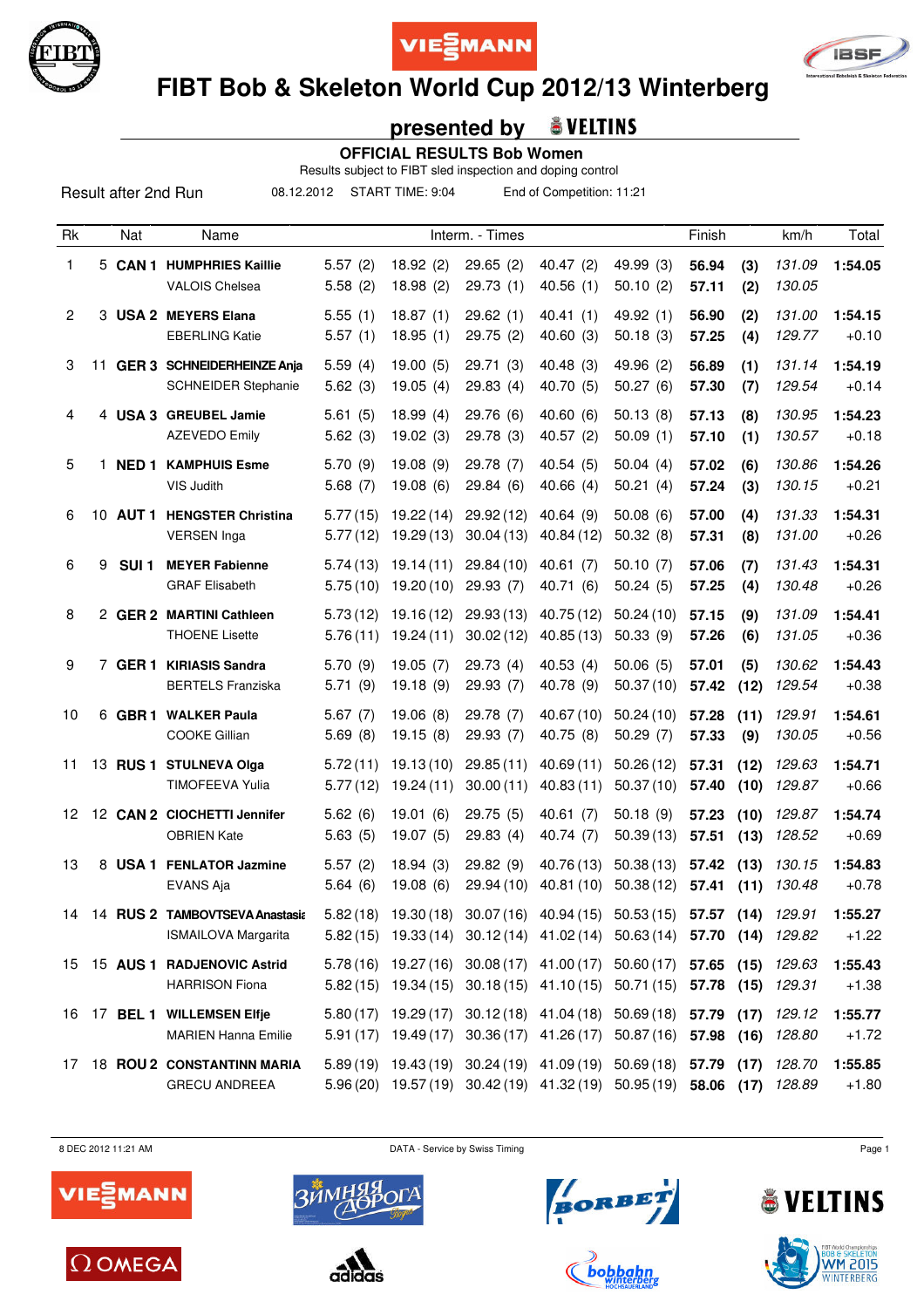





# **FIBT Bob & Skeleton World Cup 2012/13 Winterberg**

### **presented by**

 **OFFICIAL RESULTS Bob Women**

Results subject to FIBT sled inspection and doping control

08.12.2012 START TIME: 9:04 End of Competition: 11:21

| Rk  |     | Nat   | Name                                                |                      |                          | Interm. - Times                                                                                      |                                             | Finish |      | km/h             | Total              |
|-----|-----|-------|-----------------------------------------------------|----------------------|--------------------------|------------------------------------------------------------------------------------------------------|---------------------------------------------|--------|------|------------------|--------------------|
| 18. |     |       | 16 SUI 2 SPAHNI Caroline<br><b>HUWILER Michelle</b> | 5.69(8)<br>5.81(14)  | 19.17 (13)<br>19.38 (16) | 29.96 (14) 40.86 (14) 50.51 (14) 57.67 (16)<br>30.24 (16) 41.18 (16) 50.89 (17) 58.20 (19)           |                                             |        |      | 128.11<br>125.74 | 1:55.87<br>$+1.82$ |
| 19. | -20 |       | <b>BEL 2 WILLEMARCK Eva</b><br>VAN LEUVEN Wendy     | 5.91(17)             | $5.76(14)$ 19.24(15)     | $30.06(15)$ 40.95(16) 50.59(16) 58.86 (20)<br>19.51 (18) 30.36 (17) 41.29 (18) 50.94 (18) 58.10 (18) |                                             |        |      | 125.52<br>128.02 | 1:56.96<br>$+2.91$ |
| 20. | 19  | ROU 1 | DIACONU OANA EUGENIA<br>SPATARU CRISTINE BEAT       | 5.89(19)<br>5.93(19) | 19.47 (20)<br>19.62 (20) | 30.60 (20) 41.70 (20) 51.50 (20)                                                                     | 30.33 (20) 41.35 (20) 51.10 (20) 58.32 (19) | 58.86  | (20) | 127.43<br>126.53 | 1:57.18<br>$+3.13$ |

20 sleds entered 20 sleds ranked 0 sleds disqualified

Helmut Zwerger (AUT) Jury President Manifed Schulte (GER) Race Director

8 DEC 2012 11:21 AM Page 2















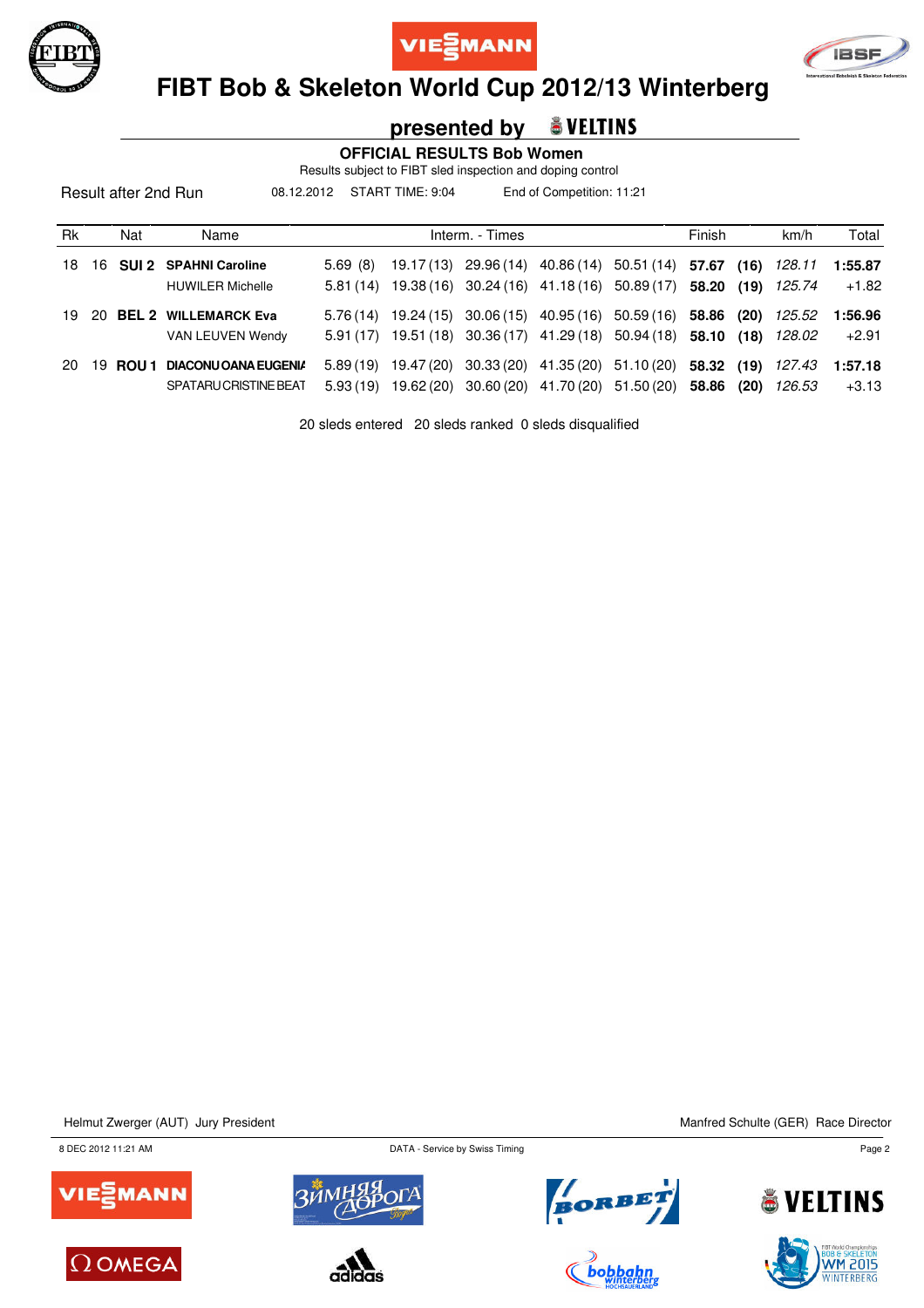





 **FIBT Bob & Skeleton World Cup 2012/13 Winterberg (GER)**

## **presented by**

 **OFFICIAL RESULTS 4 Man Bob**

Results subject to FIBT sled inspection and doping control

09.12.2012 START TIME: 10:04 End of Competition: 12:16

| Rk             |         | Nat              | Name                                                                                                       |                     |                       | Interm. - Times                                         |                       |                          | Finish         |            | km/h             | Total              |
|----------------|---------|------------------|------------------------------------------------------------------------------------------------------------|---------------------|-----------------------|---------------------------------------------------------|-----------------------|--------------------------|----------------|------------|------------------|--------------------|
| 1.             |         |                  | 2 RUS 1 ZUBKOV Alexander<br>NEGODAYLO Alexey<br><b>TRUNENKOV Dmitry</b><br><b>MOKROUSOV Maxim</b>          | 5.13(3)<br>5.07(2)  | 18.19(4)<br>18.07(2)  | 28.65(2)<br>28.50(2)                                    | 39.13(2)<br>39.01(1)  | 48.34 (2)<br>48.28(1)    | 55.02<br>55.04 | (2)<br>(1) | 135.28<br>134.22 | 1:50.06            |
| $\overline{2}$ |         |                  | 7 GER 3 ARNDT Maximilian<br><b>MANN Alex</b><br><b>ROEDIGER Alexander</b><br><b>PUTZE Martin</b>           | 5.15(5)<br>5.11(3)  | 18.18(2)<br>18.12(3)  | 28.59(1)<br>28.59(3)                                    | 39.06(1)<br>39.15(3)  | 48.30 (1)<br>48.47 (3)   | 55.01<br>55.24 | (1)<br>(3) | 134.78<br>133.58 | 1:50.25<br>$+0.19$ |
| 3              | 4 LAT 1 |                  | <b>MELBARDIS Oskars</b><br><b>DREISKENS Daumants</b><br><b>VILKASTE Arvis</b><br><b>DAMBIS Intars</b>      | 5.06(1)<br>5.03(1)  | 18.17(1)<br>18.00(1)  | 28.65(2)<br>28.44(1)                                    | 39.18(3)<br>39.02(2)  | 48.46 (4)<br>48.35(2)    | 55.23<br>55.18 | (5)<br>(2) | 134.37<br>133.43 | 1:50.41<br>$+0.35$ |
| 4              | 1.      | GER 1            | <b>FLORSCHUETZ Thomas</b><br><b>BREDAU Andreas</b><br><b>KUSKE Kevin</b><br><b>BLASCHEK Thomas</b>         | 5.16(7)<br>5.13(5)  | 18.29(9)<br>18.20(5)  | 28.79 (9)<br>28.68(5)                                   | 39.30 (7)<br>39.23(4) | 48.54 (7)<br>48.50 $(4)$ | 55.21<br>55.25 | (4)<br>(4) | 135.33<br>134.17 | 1:50.46<br>$+0.40$ |
| 5              | 15      | SUI <sub>2</sub> | <b>HEFTI Beat</b><br><b>BAUMANN Alex</b><br><b>LAMPARTER Thomas</b><br><b>EGGER Juerg</b>                  | 5.17(8)<br>5.13(5)  | 18.28(7)<br>18.21(6)  | 28.73 (6)<br>28.70(6)                                   | 39.20(4)<br>39.23(4)  | 48.44 (3)<br>48.51 (5)   | 55.17<br>55.32 | (3)<br>(6) | 135.33<br>134.17 | 1:50.49<br>$+0.43$ |
| 6              |         |                  | 3 USA 1 HOLCOMB Steven<br><b>OLSEN Justin</b><br><b>LANGTON Steven</b><br><b>TOMASEVICZ Curtis</b>         | 5.12(2)<br>5.12(4)  | 18.18(2)<br>18.17(4)  | 28.66(4)<br>28.67(4)                                    | 39.21(5)<br>39.24(6)  | 48.51 (6)<br>48.54 (6)   | 55.24<br>55.31 | (6)<br>(5) | 134.68<br>134.32 | 1:50.55<br>$+0.49$ |
| 7              |         |                  | 12 RUS 2 ABRAMOVITCH Dmitry<br><b>MOISEEV Petr</b><br><b>STEPUSHKIN Dmitry</b><br><b>PUSHKAREV Aleksei</b> | 5.15(5)<br>5.20(11) | 18.21(5)<br>18.35(12) | 28.68(5)<br>28.84 (10)                                  | 39.21(5)<br>39.40(10) | 48.49 (5)<br>48.69(8)    | 55.27<br>55.49 | (7)<br>(8) | 134.22<br>133.72 | 1:50.76<br>$+0.70$ |
| 8              | 10      | GBR <sub>1</sub> | <b>JACKSON John James</b><br><b>BENSON Stuart</b><br><b>TASKER Bruce</b><br>MATTHEWS andrew                | 5.18(9)<br>5.13(5)  | 18.28(7)<br>18.21(6)  | 28.78 (8)<br>28.73 (7)                                  | 39.35(8)<br>39.32 (7) | 48.63 (8)<br>48.62 (7)   | 55.38<br>55.41 | (8)<br>(7) | 134.17<br>133.77 | 1:50.79<br>$+0.73$ |
| 9              |         |                  | 9 GER 2 MACHATA Manuel<br><b>BERMBACH Gregor</b><br><b>FRIEDRICH Christian</b><br>POSER Christian          |                     | $5.20(11)$ 18.29 (9)  | $5.20(10)$ 18.33 (10) 28.84 (11) 39.38 (10)<br>28.80(9) | 39.39(9)              | 48.66 (9)<br>48.70 (9)   | 55.40<br>55.50 | (9)<br>(9) | 133.92<br>133.33 | 1:50.90<br>$+0.84$ |

9 DEC 2012 12:19 PM Page 1











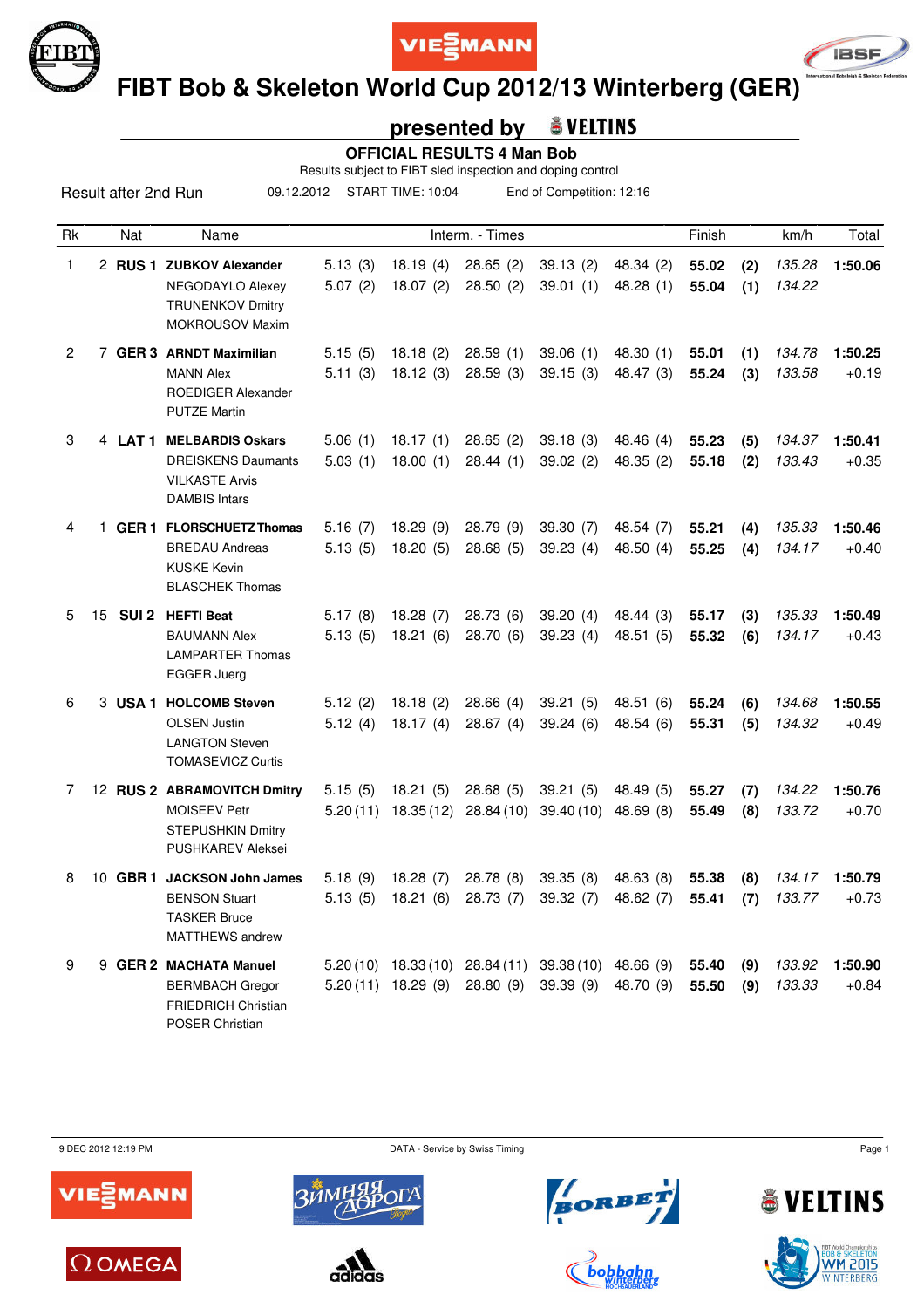





 **FIBT Bob & Skeleton World Cup 2012/13 Winterberg (GER)**

## **presented by**

 **OFFICIAL RESULTS 4 Man Bob**

Results subject to FIBT sled inspection and doping control

09.12.2012 START TIME: 10:04 End of Competition: 12:16

| Rk  |    | Nat              | Name                                                                                                       |                      |                          | Interm. - Times         |                                                                                                                                                    |                                      | Finish         |              | km/h             | Total              |
|-----|----|------------------|------------------------------------------------------------------------------------------------------------|----------------------|--------------------------|-------------------------|----------------------------------------------------------------------------------------------------------------------------------------------------|--------------------------------------|----------------|--------------|------------------|--------------------|
| 10  |    |                  | 14 CAN 3 KRIPPS Justin<br><b>MCNAUGHTON James</b><br><b>SAMUEL Giguere</b><br><b>CARRIERE Jean-Nicolas</b> | 5.13(3)<br>5.14(8)   | 18.22(6)<br>18.25(8)     | 28.76 (7)<br>28.78(8)   | 39.36 (9)<br>39.36(8)                                                                                                                              | 48.68 (10) 55.45<br>48.71 (10) 55.55 |                | (10)<br>(10) | 133.77<br>132.98 | 1:51.00<br>$+0.94$ |
| 11  |    |                  | 8 USA 2 CUNNINGHAM Nick<br><b>CLARK Adam</b><br><b>DRBAL Andreas</b><br>FOGT Christopher                   | 5.24(13)             | 18.43 (12)               | 28.98 (12)              | 39.57 (13)<br>$5.19(10)$ $18.33(11)$ $28.88(12)$ $39.49(12)$ $48.82(12)$ <b>55.63</b>                                                              | 48.85 (13)                           | 55.58          | (12)<br>(12) | 134.78<br>133.58 | 1:51.21<br>$+1.15$ |
| 12. |    |                  | 13 AUT 1 LOACKER Juergen<br><b>WITHALM Stefan</b><br><b>ADOLF Matthias</b><br><b>SAMMER Markus</b>         | 5.31(21)<br>5.27(15) | 18.56 (20)               |                         | 29.07 (16) 39.56 (12) 48.79 (12)<br>18.48 (15) 29.02 (15) 39.59 (14) 48.84 (13) 55.67 (13)                                                         |                                      | 55.55          | (11)         | 134.32<br>133.72 | 1:51.22<br>$+1.16$ |
| 13  |    |                  | 6 CAN 1 RUSH Lyndon<br><b>SORENSEN Cody</b><br><b>LUMSDEN Jesse</b><br><b>WRIGHT Neville</b>               | 5.24(13)<br>5.18(9)  |                          |                         | 18.45 (14) 29.01 (14) 39.60 (14) 48.92 (16) 55.73 (16) 133.13<br>18.32 (10) 28.87 (11) 39.47 (11)                                                  | 48.80 (11) 55.60                     |                | (11)         | 133.43           | 1:51.33<br>$+1.27$ |
| 14  |    |                  | 18 RUS 3 STULNEV Alexey<br>MOISEYCHENKOV Denis<br><b>KIREEV Aleksey</b><br>SELIKHOV Yury                   | 5.21(11)             | 18.34 (11)               |                         | 28.83 (10) 39.40 (11) 48.78 (11)<br>5.21 (13) 18.36 (13) 28.92 (13) 39.56 (13) 48.92 (14) 55.76                                                    |                                      | 55.65          | (14)<br>(14) | 132.45<br>132.79 | 1:51.41<br>$+1.35$ |
| 15  | 11 | SUI <sub>1</sub> | <b>PETER Rico</b><br><b>RUF Thomas</b><br><b>KEEL Michael</b><br><b>FRIEDLI Simon</b>                      | 5.28(16)             |                          | 18.54 (19) 29.09 (17)   | 5.29 (16) 18.56 (16) 29.20 (17) 39.86 (17) 49.21 (16) 56.00                                                                                        | 39.63 (16) 48.88 (14) 55.58          |                | (12)<br>(16) | 135.59<br>133.87 | 1:51.58<br>$+1.52$ |
| 16  |    | 26 <b>ROU 1</b>  | <b>NEAGU Andreas</b><br><b>IORGA MARIAN</b><br><b>STANCU DANUT</b><br><b>MOLDOVAN DANUT</b>                | 5.33(22)<br>5.38(20) | 18.52 (17)<br>18.64 (19) |                         | 29.02 (15) 39.60 (14) 48.90 (15)<br>29.22 (18) 39.86 (17)                                                                                          | 49.22 (17)                           | 55.65<br>56.01 | (14)<br>(17) | 134.52<br>133.92 | 1:51.66<br>$+1.60$ |
| 17  |    |                  | 21 POL 1 KUPCZYK Dawid<br>PIECZARKA Patryk<br>NIEWIARA Marcin<br><b>MROZ Pawel</b>                         | 5.28(16)<br>5.31(18) | 18.52(17)<br>18.56 (16)  | 29.09(17)<br>29.17 (16) | 39.70 (18)<br>39.82 (16)                                                                                                                           | 49.07 (19)<br>49.16 (15)             | 55.91<br>55.98 | (19)<br>(15) | 132.74<br>132.98 | 1:51.89<br>$+1.83$ |
| 18  |    |                  | 19 SRB 1 RADJENOVIC Vuk<br><b>STEGEL Uros</b><br>MILINKOVIC Nikola<br><b>ZLATNAR Damjan</b>                |                      |                          |                         | 5.30 (20) 18.56 (20) 29.13 (20) 39.75 (19) 49.07 (19) 55.87 (18) 133.58<br>5.37 (19) 18.69 (20) 29.30 (20) 39.97 (20) 49.33 (20) 56.17 (18) 132.84 |                                      |                |              |                  | 1:52.04<br>$+1.98$ |











**bobba** 



**VELTINS** 

M 2015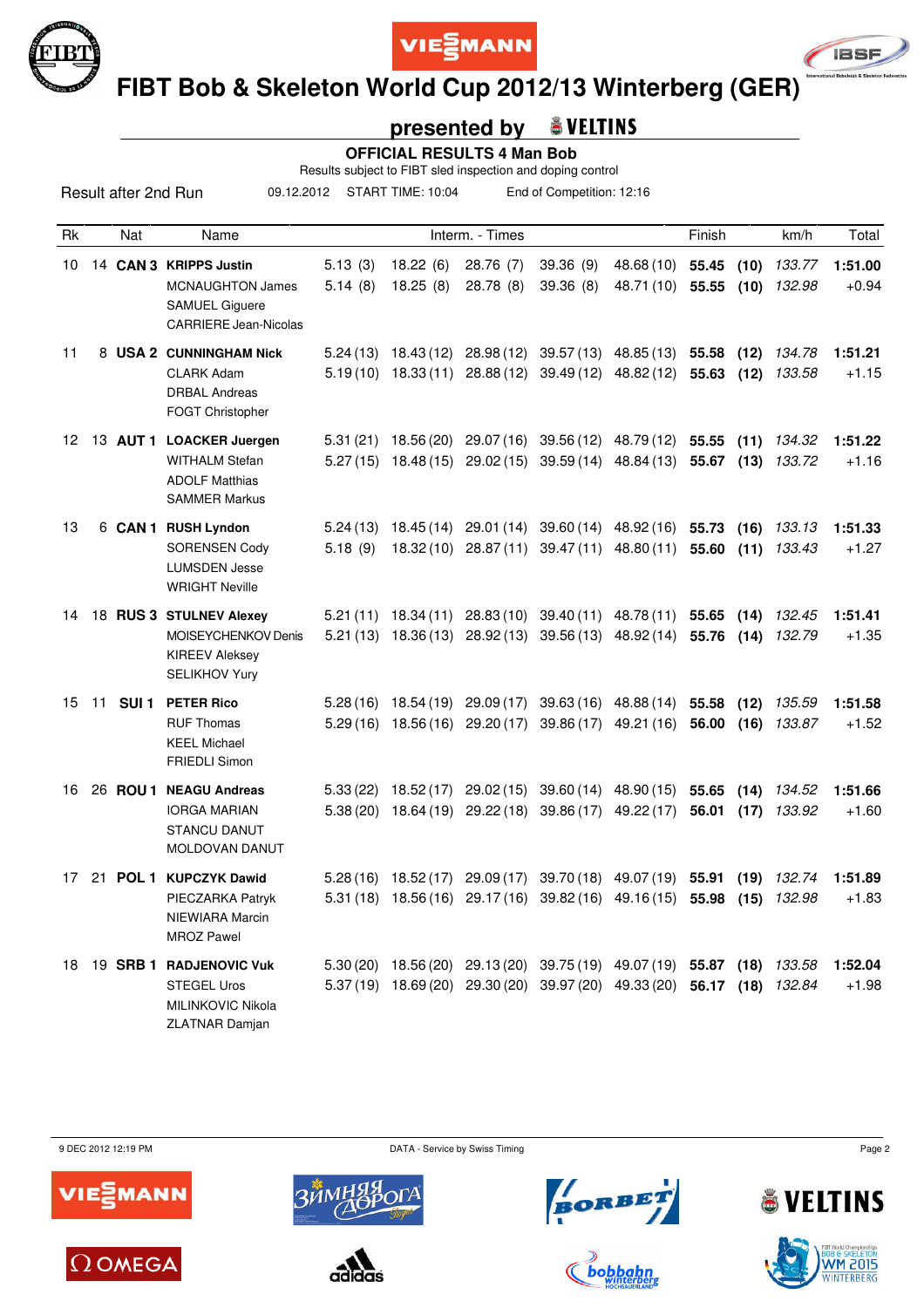





 **FIBT Bob & Skeleton World Cup 2012/13 Winterberg (GER)**

#### **presented by & VELTINS**

 **OFFICIAL RESULTS 4 Man Bob**

Results subject to FIBT sled inspection and doping control

09.12.2012 START TIME: 10:04 End of Competition: 12:16

| Rk |    | Nat   | Name                                                                                                     |          |                       | Interm. - Times                                                      |                                                                         | Finish |              | km/h             | Total              |
|----|----|-------|----------------------------------------------------------------------------------------------------------|----------|-----------------------|----------------------------------------------------------------------|-------------------------------------------------------------------------|--------|--------------|------------------|--------------------|
| 19 |    |       | 25 NED 2 DE BRUIN Ivo<br><b>KRUITHOFF Thierry</b><br>VAN DER ZIJDE Bror<br><b>BECK Timothy</b>           |          |                       | $5.25(15)$ 18.43(12) 28.98(12)<br>$5.29(16)$ $18.58(18)$ $29.22(18)$ | 39.64 (17) 49.03 (17) 55.98<br>39.87 (19) 49.28 (19)                    | 56.22  | (20)<br>(19) | 131.81<br>131.72 | 1:52.20<br>$+2.14$ |
| 20 |    |       | 16 NED 1 VAN CALKER Edwin<br><b>KLAASEN Arno</b><br>JANSMA Sybren<br><b>GREINER Yannick</b>              |          | $5.28(16)$ 18.57 (22) | 29.16 (22)<br>$5.23(14)$ 18.42(14) 28.99(14)                         | 39.76 (20) 49.04 (18) 55.78<br>39.65 (15) 49.23 (18)                    | 56.69  | (17)<br>(20) | 134.27<br>122.36 | 1:52.47<br>$+2.41$ |
| 21 | 17 | ITA 1 | <b>BERTAZZO Simone</b><br><b>ROMANINI Samuele</b><br><b>COSTA Francesco</b><br><b>ZAZZERA Luca</b>       |          |                       |                                                                      | 5.40 (24) 18.72 (24) 29.33 (25) 39.93 (24) 49.25 (23)                   | 56.00  | (21)         | 133.92           | 56.00              |
| 22 |    |       | 5 CAN 2 SPRING Chris<br><b>DEMETRE Luke</b><br><b>COAKWELL Ben</b><br><b>ROSENKE Adam</b>                |          |                       |                                                                      | $5.21(11)$ $18.49(16)$ $29.15(21)$ $39.82(22)$ $49.18(21)$ <b>56.01</b> |        | (22)         | 133.03           | 56.01              |
| 23 |    |       | 23 BEL 1 SERISE Michael<br><b>TROUILLEZ Sebastien</b><br><b>VANDOORNE Lino</b><br><b>DEBLOCK Korneel</b> |          |                       |                                                                      | $5.44(25)$ 18.74(25) 29.32(24) 39.94(25) 49.28(25) 56.07 (23)           |        |              | 133.87           | 56.07              |
| 24 |    |       | 20 USA 3 BUTNER Cory<br><b>BECKOM Jesse</b><br>QUINN Johnny<br><b>TAYLOR Nicholas</b>                    |          |                       |                                                                      | 5.29 (19) 18.47 (15) 29.11 (19) 39.77 (21) 49.20 (22) 56.09             |        | (24)         | 132.11           | 56.09              |
| 25 |    |       | 24 CZE 1 HLADIK Vladimir<br><b>VESELY Milos</b><br><b>BOHMAN Martin</b><br><b>DVORAK Dominik</b>         |          |                       |                                                                      | $5.38(23)$ 18.63(23) 29.22(23) 39.88(23) 49.26(24) 56.13                |        | (25)         | 132.35           | 56.13              |
| 26 |    |       | 22 POL 2 LUTY Mateusz<br><b>GREF Rafal</b><br><b>SLEPOKURA Mariusz</b><br>PAWILOJC Jakub                 | 5.52(26) | 18.93 (26)            |                                                                      | 29.57 (26) 40.24 (26) 49.65 (26)                                        | 56.56  | (26)         | 132.06           | 56.56              |

26 sleds entered 26 sleds ranked 0 sleds disqualified

Helmut Zwerger (AUT) Jury President Manfred Schulte (GER) Race Director

9 DEC 2012 12:19 PM Page 3















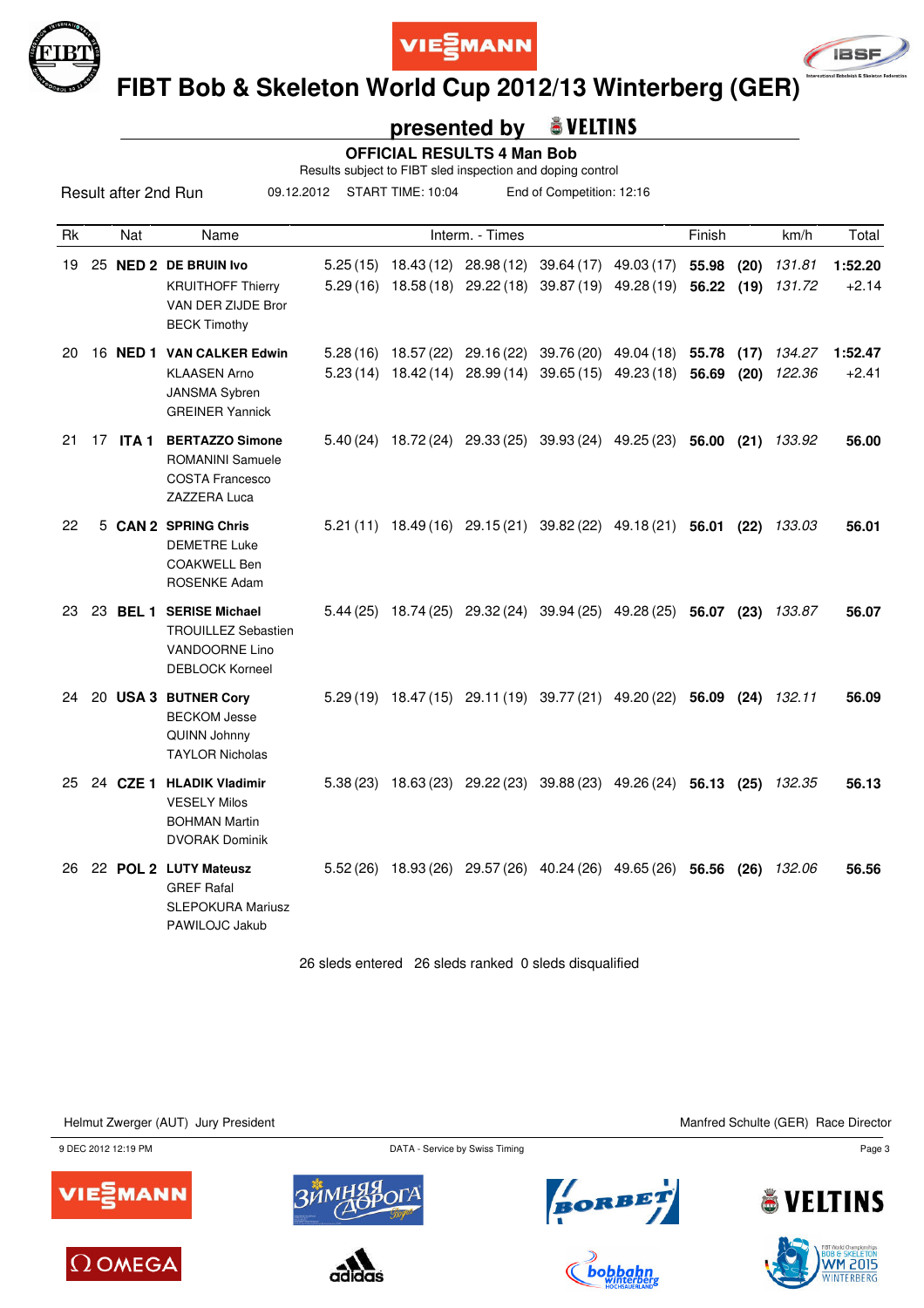





## **FIBT Bob & Skeleton World Cup 2012/13 Winterberg**

#### **& VELTINS presented by**

**OFFICIAL RESULTS TEAM - COMPETITION**

Results subject to FIBT sled inspection and doping control

08.12.2012 START TIME: 16:34 End of Competition: 17:53

Result after 4th Run

| <b>Rk</b>      | Nat | Name                                              |                       |     |                      | Interm. - Times      |                      |                      | Finish         |            | km/h             | Total   |
|----------------|-----|---------------------------------------------------|-----------------------|-----|----------------------|----------------------|----------------------|----------------------|----------------|------------|------------------|---------|
| 1.             |     | 8 CAN1 NEILSON Eric<br>HUMPHRIES, K. / VALOIS, C. | $5.09$ (2)<br>5.61(1) |     | 18.29(1)<br>19.03(1) | 29.01(1)<br>29.78(1) | 39.93(1)<br>40.63(1) | 49.62(1)<br>50.19(1) | 56.79<br>57.20 | (2)<br>(1) | 128.66<br>130.10 | 3:48.45 |
|                |     | <b>HAWRYSH Cassie</b>                             | 5.55                  | (4) | 19.15(3)             | 30.16(2)             | 41.34(2)             | 51.19(2)             | 58.52          | (2)        | 125.96           |         |
|                |     | RUSH, L. / WRIGHT, N.                             | 5.21                  | (1) | 18.31(1)             | 28.87(1)             | 39.56(1)             | 49.01 (1)            | 55.94          | (1)        | 131.33           |         |
| $\mathbf{2}$   |     | 4 GER2 KROECKEL Alexander                         | 5.08                  | (1) | 18.36(2)             | 29.17(2)             | 40.12(2)             | 49.80 (3)            | 56.97          | (3)        | 128.29           | 3:48.90 |
|                |     | SCHNEIDERHEINZE, A. / SCHNEIDER, \$5.66           |                       | (3) | 19.14(3)             | 29.94(2)             | 40.84(3)             | 50.38(3)             | 57.36          | (3)        | 130.19           | $+0.45$ |
|                |     | <b>HUBER Anja</b>                                 | 5.47(1)               |     | 19.11(1)             | 30.17(3)             | 41.36(5)             | 51.22(4)             | 58.58          | (4)        | 125.65           |         |
|                |     | MACHATA, M. / BERMBACH, G.                        | 5.35(6)               |     | 18.54(3)             | 29.10(3)             | 39.76(3)             | 49.14(3)             | 55.99          | (2)        | 132.11           |         |
| 3              |     | 1 GER1 ROMMEL Frank                               | 5.17(5)               |     | 18.49(4)             | 29.25(3)             | 40.12(2)             | 49.72 (2)            | 56.76          | (1)        | 130.15           | 3:49.12 |
|                |     | KIRIASIS, S. / BERTELS, F.                        | 5.74(5)               |     | 19.22(4)             | 29.97 (4)            | 40.78(2)             | 50.28(2)             | 57.22          | (2)        | 130.90           | $+0.67$ |
|                |     | <b>THEES Marion</b>                               | 5.82(8)               |     | 19.59(8)             | 30.67(8)             | 41.85 (8)            | 51.69(8)             | 58.98          | (7)        | 126.58           |         |
|                |     | ARNDT, M. / TIEFERT, R.                           | 5.35(6)               |     | 18.55(5)             | 29.12(4)             | 39.79(5)             | 49.23(5)             | 56.16          | (6)        | 131.14           |         |
| 4              |     | 7 USA2 TRESS Kyle                                 | 5.15(4)               |     | 18.53(5)             | 29.39 (5)            | 40.43(5)             | 50.19(5)             | 57.38          | (5)        | 127.84           | 3:49.51 |
|                |     | MEYERS, E. / JONES, L.                            | $5.65$ (2)            |     | 19.09(2)             | 29.96(3)             | 40.93(4)             | 50.59(4)             | 57.74          | (5)        | 128.61           | $+1.06$ |
|                |     | <b>PIKUS-PACE Noelle</b>                          | 5.58(5)               |     | 19.22(5)             | 30.21(5)             | 41.28(1)             | 51.04(1)             | 58.24          | (1)        | 127.70           |         |
|                |     | CUNNINGHAM, N. / LANGTON, C.                      | 5.34(4)               |     | 18.55(5)             | 29.13(5)             | 39.81 (6)            | 49.23(5)             | 56.15(5)       |            | 131.62           |         |
| 5              |     | 6 USA1 DALY John                                  | 5.13(3)               |     | 18.46(3)             | 29.27 (4)            | 40.25(4)             | 49.94 (4)            | 57.05          | (4)        | 129.21           | 3:49.83 |
|                |     | FENLATOR, J. / MADISON, T.                        | 5.71(4)               |     | 19.27(5)             | 30.18(6)             | 41.19(6)             | 50.91(7)             | 58.06          | (7)        | 128.52           | $+1.38$ |
|                |     | <b>UHLAENDER Katie</b>                            | 5.51(2)               |     | 19.12(2)             | 30.14(1)             | 41.34(2)             | 51.27(5)             | 58.68          | (5)        | 125.13           |         |
|                |     | HOLCOMB, S. / OLSEN, J.                           | 5.31(2)               |     | 18.47(2)             | 29.04(2)             | 39.70(2)             | 49.12 (2)            | 56.04          | (3)        | 132.11           |         |
| 6              |     | 3 AUT1 MAIER Raphael                              | 5.32(7)               |     | 18.74(7)             | 29.59(7)             | 40.60(7)             | 50.33(6)             | 57.52          | (6)        | 128.02           | 3:49.90 |
|                |     | HENGSTER, C. / VERSEN, I.                         | 5.85(7)               |     | 19.51(7)             | 30.36(7)             | 41.21(7)             | 50.79(6)             | 57.81          | (6)        | 129.68           | $+1.45$ |
|                |     | <b>FLOCK Janine</b>                               | 5.53(3)               |     | 19.15(3)             | 30.17(3)             | 41.34(2)             | 51.20(3)             | 58.53          | (3)        | 125.87           |         |
|                |     | LOACKER, J. / SAMMER, M.                          | 5.34(4)               |     | 18.54(3)             | 29.13(5)             | 39.78(4)             | 49.16 (4)            | 56.04          | (3)        | 132.59           |         |
| $\overline{7}$ |     | 2 CAN2 FAIRBAIRN John                             | 5.20(6)               |     | 18.59(6)             | 29.48(6)             | 40.56(6)             | 50.33(6)             | 57.54          | (7)        | 127.70           | 3:50.28 |
|                |     | CIOCHETTI, J. / BUSHIE, C.                        | 5.74(5)               |     | 19.30(6)             | 30.15(5)             | 41.05(5)             | 50.66(5)             | 57.73          | (4)        | 128.98           | $+1.83$ |
|                |     | <b>HOLLINGSWORTH Mellisa</b>                      | 5.60(6)               |     | 19.26(6)             | 30.30(6)             | 41.48(6)             | 51.35(6)             | 58.68          | (5)        | 126.05           |         |
|                |     | SPRING, C. / RINHOLM, G.                          | 5.33(3)               |     | 18.57(7)             | 29.19(7)             | 39.90(7)             | 49.36 (7)            | 56.33          | (7)        | 130.90           |         |
| 8              |     | 5 ROU1 MESAROSI SILVIU ALEXANDRU                  | 5.33(8)               |     | 18.80(8)             | 29.75(8)             | 40.85(8)             | 50.67(8)             | 58.08          | (8)        | 125.87           | 3:52.29 |
|                |     | CONSTANTINN, M. / GRECU, A.                       | 6.01                  | (8) | 19.67(8)             | 30.55(8)             | 41.48(8)             | 51.13(8)             | 58.23          | (8)        | 128.84           | $+3.84$ |
|                |     | <b>MAZILU MARIA MARINELA</b>                      | 5.60                  | (6) | 19.26(6)             | 30.34(7)             | 41.65(7)             | 51.66(7)             | 59.10          | (8)        | 124.78           |         |
|                |     | NEAGU, A. / STANCU, D.                            | 5.62(8)               |     | 19.04 (8)            | 29.72(8)             | 40.47(8)             | 49.95 (8)            | 56.88          | (8)        | 131.57           |         |

8 crews departed 8 crews ranked 0 crews disqualified

8 DEC 2012 05:53 PM **DATA** - Service by Swiss Timing **DATA** - Service by Swiss Timing **Page 1** 











**WM 2019** 



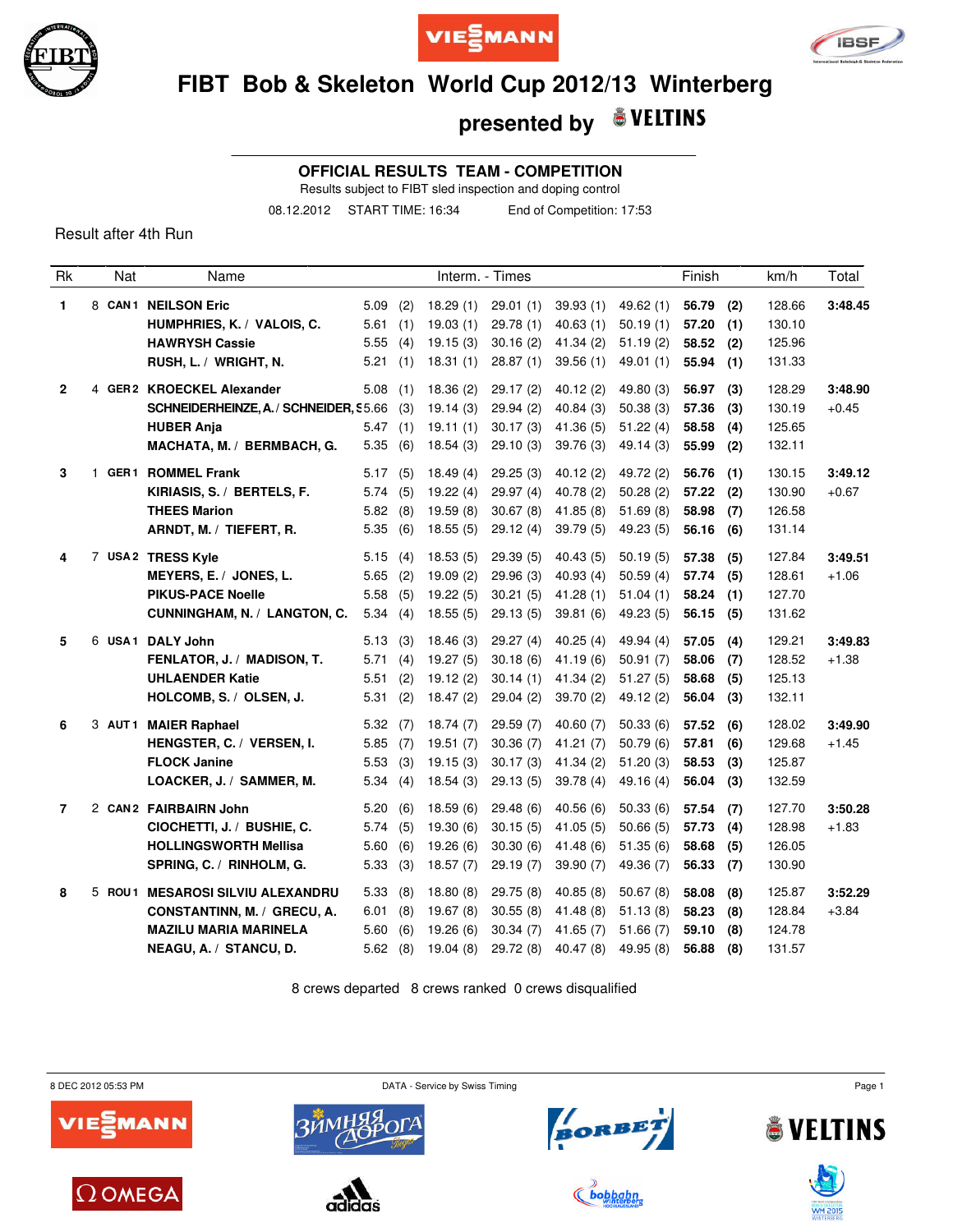





# **FIBT Bob & Skeleton World Cup 2012/13 Winterberg**

## **presented by**

 **OFFICIAL RESULTS Skeleton Men**

Results subject to FIBT sled inspection and doping control

07.12.2012 START TIME: 14:04 End of Competition: 16:18

| Rk               |                | Nat        | Name                            |                      |                          | Interm. - Times         |                                                                                                                                                    |                                    | Finish         |              | km/h             | Total              |
|------------------|----------------|------------|---------------------------------|----------------------|--------------------------|-------------------------|----------------------------------------------------------------------------------------------------------------------------------------------------|------------------------------------|----------------|--------------|------------------|--------------------|
| 1                | 6              | <b>LAT</b> | <b>DUKURS Martins</b>           | 4.88(2)<br>4.88(2)   | 17.97(1)<br>17.95(1)     | 28.66(1)<br>28.65(1)    | 39.53(1)<br>39.53(1)                                                                                                                               | 49.21 (1)<br>49.21(1)              | 56.35<br>56.36 | (1)<br>(1)   | 128.84<br>128.47 | 1:52.71            |
| $\overline{c}$   | 3              | <b>RUS</b> | <b>TRETJYAKOV Alexander</b>     | 4.86(1)<br>4.85(1)   | 18.02(2)<br>18.00(2)     | 28.77(2)<br>28.74(2)    | 39.68(2)<br>39.62(2)                                                                                                                               | 49.36 (2)<br>49.27 (2)             | 56.49<br>56.38 | (2)<br>(2)   | 128.66<br>128.84 | 1:52.87<br>$+0.16$ |
| 3                | 12             |            | <b>GER</b> GROTHEER Christopher | 5.07(10)<br>5.08(9)  | 18.29(4)<br>18.27(5)     | 29.05(4)<br>28.99(4)    | 39.98(4)<br>39.90(3)                                                                                                                               | 49.69 (5)<br>49.59 (3)             | 56.87<br>56.74 | (4)<br>(3)   | 127.84<br>128.29 | 1:53.61<br>$+0.90$ |
| 4                | 9              | <b>GBR</b> | <b>BROMLEY Kristan</b>          | 5.14(18)<br>5.15(16) | 18.40(14)<br>18.43 (13)  | 29.14(6)<br>29.19(7)    | 39.99(5)<br>40.10(6)                                                                                                                               | 49.67 (4)<br>49.81 (6)             | 56.83<br>57.01 | (3)<br>(6)   | 127.93<br>128.06 | 1:53.84<br>$+1.13$ |
| 5                | 5              | <b>LAT</b> | <b>DUKURS Tomass</b>            | 5.00(4)<br>5.00(3)   | 18.18(3)<br>18.21(4)     | 28.95(3)<br>28.99(4)    | 39.91(3)<br>39.95(4)                                                                                                                               | 49.65(3)<br>49.70 (4)              | 56.91<br>56.98 | (6)<br>(4)   | 127.34<br>126.71 | 1:53.89<br>$+1.18$ |
| 6                | 10             |            | <b>GER</b> KROECKEL Alexander   | 5.07(10)<br>5.09(10) | 18.35(9)<br>18.39(10)    | 29.14(6)<br>29.23(9)    | 40.07(6)<br>40.20 (7)                                                                                                                              | 49.75 (6)<br>49.94 (7)             | 56.89<br>57.12 | (5)<br>(8)   | 128.34<br>127.79 | 1:54.01<br>$+1.30$ |
| $\overline{7}$   | 4              | <b>GER</b> | <b>ROMMEL Frank</b>             | 5.14(18)<br>5.12(14) | 18.44 (15)<br>18.43 (13) | 29.24(12)<br>29.24 (10) | 40.18(9)<br>40.23(8)                                                                                                                               | 49.87 (8)<br>49.95 (8)             | 56.96<br>57.09 | (7)<br>(7)   | 129.17<br>128.34 | 1:54.05<br>$+1.34$ |
| 8                | 1              | <b>CAN</b> | <b>NEILSON Eric</b>             | 5.05(8)<br>5.00(3)   | 18.29(4)<br>18.18(3)     | 29.08(5)<br>28.96(3)    | 40.09(7)<br>39.95(4)                                                                                                                               | 49.86 (7)<br>49.74 (5)             | 57.18<br>56.98 | (9)<br>(4)   | 126.09<br>127.25 | 1:54.16<br>$+1.45$ |
| 9                | 15             | <b>NZL</b> | <b>SANDFORD Ben</b>             | 5.27(29)<br>5.29(20) | 18.63(23)<br>18.67 (20)  | 29.37 (17)<br>29.42(18) | 40.26(11)<br>40.30(11)                                                                                                                             | 49.93 (9)<br>49.98 (9)             | 57.07<br>57.15 | (8)<br>(9)   | 128.70<br>128.06 | 1:54.22<br>$+1.51$ |
| 10               | 14             |            | <b>RUS</b> CHUDINOV Sergei      | 5.00(4)<br>5.01(5)   | 18.29(4)<br>18.29(6)     | 29.15(8)<br>29.19(7)    | 40.16(8)<br>40.24 (9)                                                                                                                              | 49.94 (10)<br>50.06(10)            | 57.18<br>57.34 | (9)<br>(10)  | 127.02<br>126.58 | 1:54.52<br>$+1.81$ |
| 11               | $\overline{2}$ | USA        | <b>DALY John</b>                | 5.04(6)<br>5.04(7)   | 18.32(7)<br>18.29(6)     | 29.17(10)<br>29.16(6)   | 40.31 (13)<br>40.26(10)                                                                                                                            | 50.20(14)<br>50.11(11)             | 57.49<br>57.38 | (12)<br>(11) | 126.58<br>126.84 | 1:54.87<br>$+2.16$ |
| 12 <sup>12</sup> |                |            | 17 GBR SMITH Ed                 | 5.06(9)<br>5.06(8)   | 18.33(8)<br>18.36 (9)    | 29.16(9)<br>29.26 (12)  | 40.20(10)<br>40.37 (12)                                                                                                                            | 50.03(11)<br>50.24(12)             | 57.33<br>57.55 | (11)<br>(12) | 126.05<br>126.09 | 1:54.88<br>$+2.17$ |
| 13               | 16             |            | <b>USA TRESS Kyle</b>           | 5.08(12)<br>5.11(12) | 18.37(10)<br>18.45(15)   | 29.25(13)<br>29.37(15)  | 40.49 (16)                                                                                                                                         | 40.35 (14) 50.19 (13)<br>50.33(15) | 57.49<br>57.62 | (12)<br>(14) | 126.44<br>126.13 | 1:55.11<br>$+2.40$ |
| 14               | 23             | <b>SUI</b> | <b>HOEFER Michael</b>           |                      |                          |                         | 5.23 (24) 18.66 (25) 29.55 (23) 40.60 (21) 50.40 (20) 57.64 (18) 127.20<br>5.20 (18) 18.54 (17) 29.41 (17) 40.46 (15) 50.28 (13) 57.55 (12) 126.76 |                                    |                |              |                  | 1:55.19<br>$+2.48$ |
| 15               |                |            | 8 USA ANTOINE Matthew           |                      |                          |                         | 5.15 (20) 18.46 (16) 29.33 (16) 40.39 (15) 50.24 (15) 57.56 (15)<br>5.10(11) 18.40(12) 29.31(13) 40.45(14) 50.32(14) 57.64 (15) 126.09             |                                    |                |              | 126.05           | 1:55.20<br>$+2.49$ |
|                  |                |            | 16 20 AUT MAIER Raphael         |                      |                          |                         | 5.23 (24) 18.61 (22) 29.48 (20) 40.55 (19) 50.36 (18) 57.60 (17) 126.84<br>5.24 (19) 18.62 (18) 29.49 (19) 40.55 (19) 50.38 (18) 57.64 (15) 126.67 |                                    |                |              |                  | 1:55.24<br>$+2.53$ |
|                  |                |            | 17 18 JPN TAKAHASHI Hiroatsu    |                      |                          |                         | 5.11 (15) 18.38 (11) 29.22 (11) 40.30 (12) 50.17 (12) 57.53 (14) 125.34<br>5.11 (12) 18.39 (10) 29.25 (11) 40.40 (13) 50.34 (16) 57.76 (18) 124.65 |                                    |                |              |                  | 1:55.29<br>$+2.58$ |

7 DEC 2012 04:20 PM DATA - Service by Swiss Timing Page 1









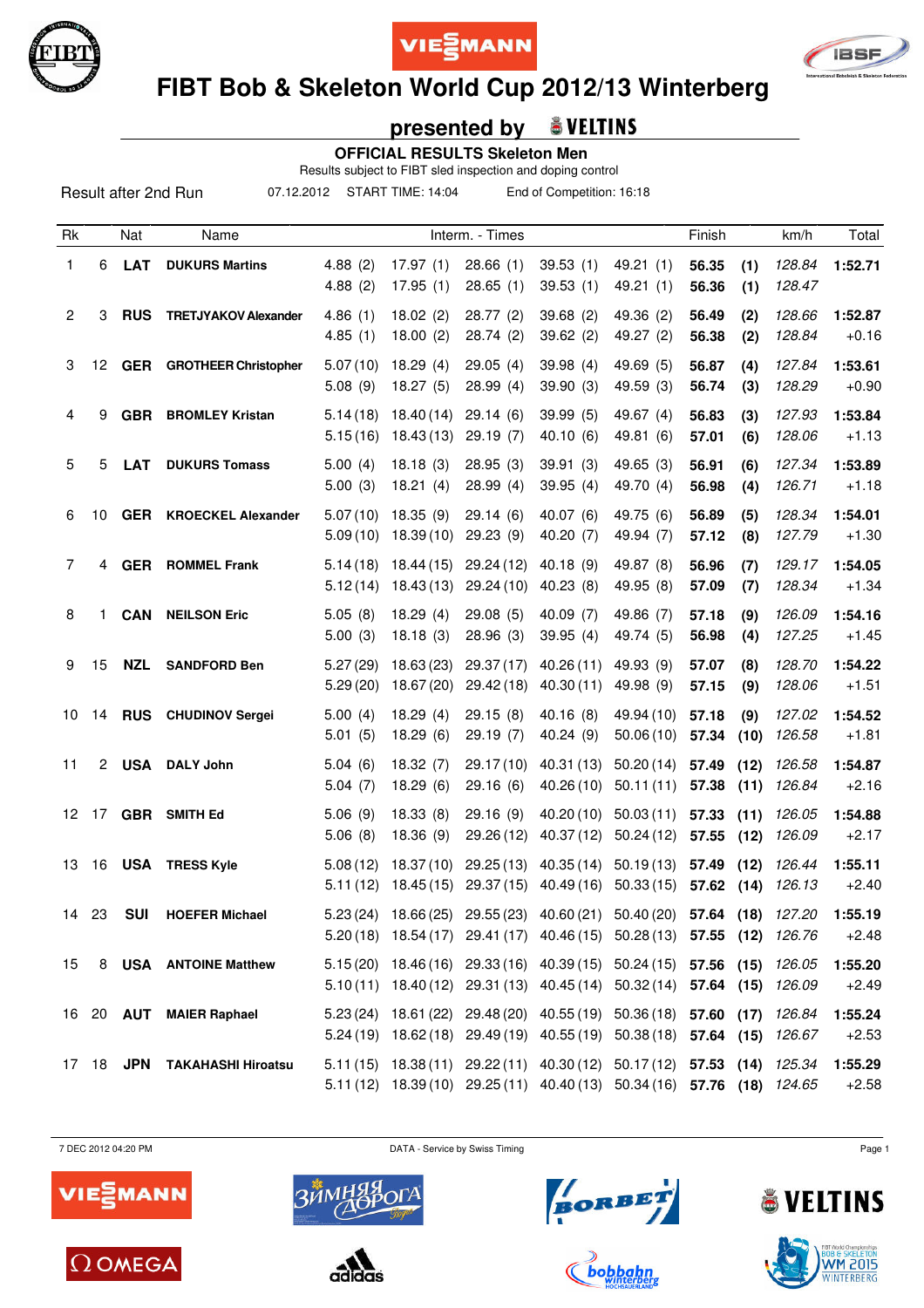





# **FIBT Bob & Skeleton World Cup 2012/13 Winterberg**

### **presented by**

 **OFFICIAL RESULTS Skeleton Men**

Results subject to FIBT sled inspection and doping control

07.12.2012 START TIME: 14:04 End of Competition: 16:18

| Rk           |    | Nat        | Name                         |                      |                          | Interm. - Times          |                                  |                                  | Finish         |              | km/h             | Total              |
|--------------|----|------------|------------------------------|----------------------|--------------------------|--------------------------|----------------------------------|----------------------------------|----------------|--------------|------------------|--------------------|
| 18           | 7  | <b>CAN</b> | <b>FAIRBAIRN John</b>        | 5.13(17)<br>5.14(15) | 18.52 (18)<br>18.48 (16) | 29.45 (19)<br>29.40 (16) | 40.56 (20)<br>40.50 (17)         | 50.43 (21)<br>50.35(17)          | 57.73<br>57.65 | (20)<br>(17) | 126.22<br>126.09 | 1:55.38<br>$+2.67$ |
| 19           | 13 | <b>ITA</b> | <b>OIOLI Maurizio</b>        | 5.15(20)<br>5.16(17) | 18.55(20)<br>18.65(19)   | 29.44 (18)<br>29.62 (20) | 40.49 (18)<br>40.70 (20)         | 50.31 (17)<br>50.55(20)          | 57.58<br>57.89 | (16)<br>(20) | 126.49<br>126.00 | 1:55.47<br>$+2.76$ |
| 20           | 28 | <b>SUI</b> | <b>KUMMER Lukas</b>          | 5.04(6)<br>5.02(6)   | 18.38(11)<br>18.35(8)    | 29.31 (15)<br>29.32 (14) | 40.44 (17)<br>40.51 (18)         | 50.30(16)<br>50.44 (19)          | 57.66<br>57.84 | (19)<br>(19) | 125.78<br>125.04 | 1:55.50<br>$+2.79$ |
| 21           | 22 | <b>ESP</b> | <b>MIRAMBELL Ander</b>       | 5.21(23)             | 18.64 (24)               |                          |                                  | 29.55 (23) 40.66 (22) 50.50 (23) | 57.76          | (21)         | 126.62           | 57.76              |
| $22^{\circ}$ | 26 | <b>SLO</b> | <b>SETINA Anze</b>           | 5.23(24)             | 18.66 (25)               |                          |                                  | 29.60 (26) 40.68 (23) 50.49 (22) | 57.78          | (22)         | 126.67           | 57.78              |
| 23           | 24 | <b>JPN</b> | <b>TAYAMA Shinsuke</b>       | 5.12(16)             | 18.39 (13)               |                          |                                  | 29.25 (13) 40.40 (16) 50.38 (19) | 57.82          | (23)         | 124.43           | 57.82              |
| 24           | 29 | <b>ROU</b> | <b>MESAROSI SILVIU ALEXA</b> |                      | $5.25(27)$ 18.71(27)     |                          |                                  | 29.68 (28) 40.82 (28) 50.68 (26) | 58.00          | (24)         | 125.39           | 58.00              |
| 25           | 19 | <b>AUT</b> | <b>GUGGENBERGER Matthia</b>  | 5.17(22)             | 18.57 (21)               | 29.54 (22)               | 40.70 (24)                       | 50.61 (24)                       | 58.02          | (25)         | 125.39           | 58.02              |
| 26           | 27 | <b>GRE</b> | <b>KEFALAS Alexandros</b>    | 5.26(28)             | 18.76 (28)               |                          |                                  | 29.67 (27) 40.74 (25) 50.61 (24) | 58.09          | (26)         | 123.88           | 58.09              |
| 27           | 21 | <b>GBR</b> | <b>SWIFT David Michael</b>   | 4.96(3)              | 18.53 (19)               | 29.59 (25)               | 40.77 (27)                       | 50.77 (28)                       | 58.18          | (27)         | 124.43           | 58.18              |
| 28           | 25 | <b>ITA</b> | <b>MULASSANO Giovanni</b>    | 5.10(14)             | 18.51 (17)               |                          | 29.51 (21) 40.74 (25) 50.74 (27) |                                  | 58.21          | (28)         | 124.09           | 58.21              |
| 29           | 11 | <b>CAN</b> | <b>MONTGOMERY Jon</b>        | 5.09(13)             | 18.92 (29)               |                          |                                  | 30.07 (29) 41.31 (29) 51.22 (29) | 58.58          | (29)         | 125.65           | 58.58              |

29 sleds entered 29 sleds ranked 0 sleds disqualified

Daniel Schlatter (SUI) Jury President Nuller (GER) Race Director

7 DEC 2012 04:20 PM DATA - Service by Swiss Timing Page 2















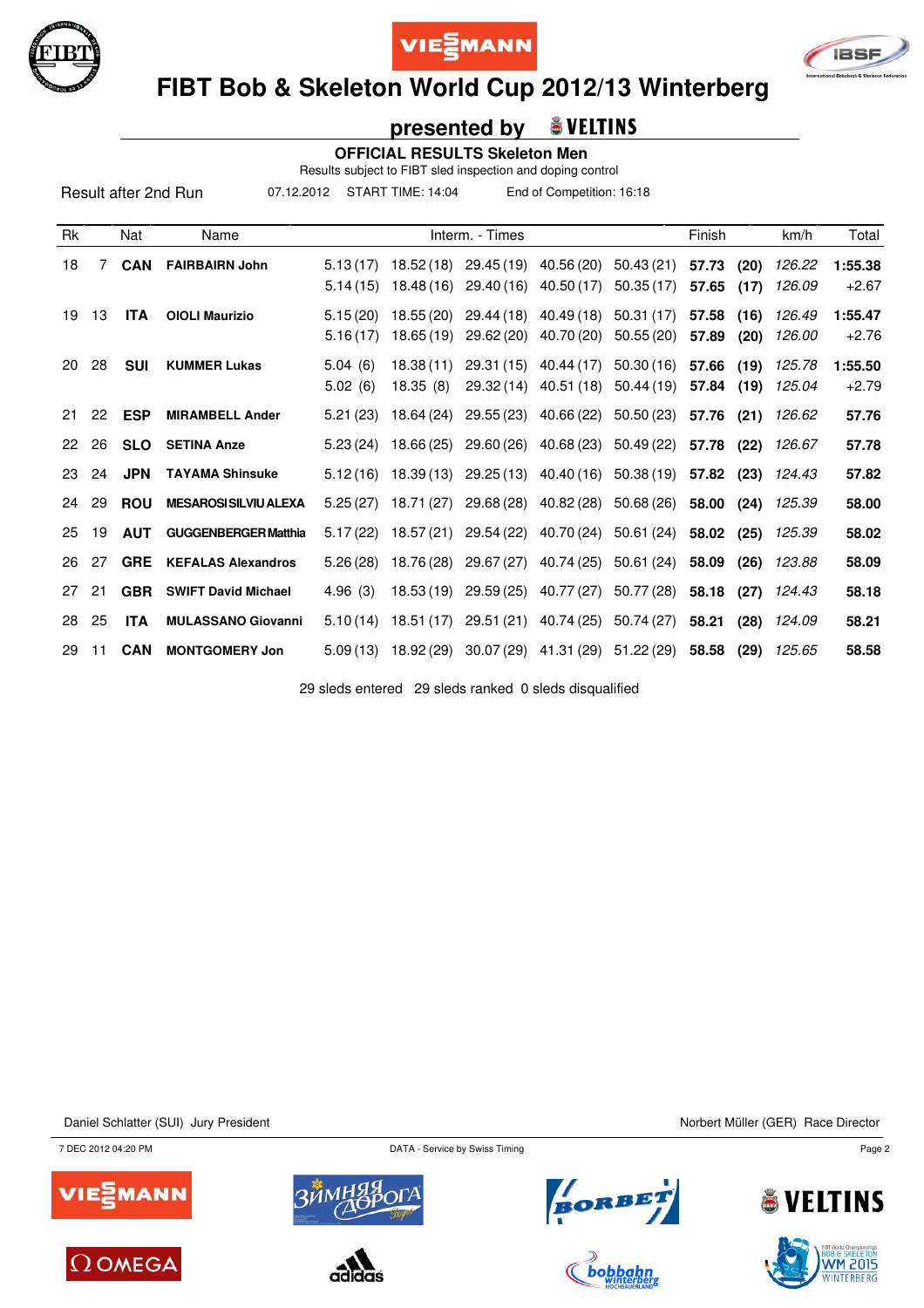





# **FIBT Bob & Skeleton World Cup 2012/13 Winterberg**

## **presented by**

 **OFFICIAL RESULTS Skeleton Women**

Results subject to FIBT sled inspection and doping control

07.12.2012 START TIME: 10:04 End of Competition: 12:19

| Rk             |                  | Nat           | Name                         |                      |                          | Interm. - Times              |                          |                                                                                                                                                    | Finish              |              | km/h             | Total              |
|----------------|------------------|---------------|------------------------------|----------------------|--------------------------|------------------------------|--------------------------|----------------------------------------------------------------------------------------------------------------------------------------------------|---------------------|--------------|------------------|--------------------|
| 1              | 4                | <b>GBR</b>    | <b>RUDMAN Shelley</b>        | 5.58(15)<br>5.51(11) | 19.10(6)<br>19.07(7)     | 29.97(1)<br>30.04(2)         | 40.99(1)<br>41.12(1)     | 50.81(1)<br>50.96(1)                                                                                                                               | 58.06<br>58.24      | (1)<br>(1)   | 126.80<br>126.44 | 1:56.30            |
| $\overline{c}$ | 3                |               | <b>GER</b> HUBER Anja        | 5.45(3)<br>5.44(4)   | 19.01(2)<br>19.04(5)     | 30.06(3)<br>30.15(5)         | 41.29 (2)<br>41.40 (5)   | 51.21(2)<br>51.33(3)                                                                                                                               | 58.59<br>58.70      | (2)<br>(3)   | 125.34<br>125.13 | 1:57.29<br>$+0.99$ |
| 3              | 12 <sup>12</sup> | <b>USA</b>    | <b>PIKUS-PACE Noelle</b>     | 5.60(16)<br>5.61(18) | 19.42(17)<br>19.28(18)   | 30.49(16)<br>30.31(11)       | 41.62(11)<br>41.45(6)    | 51.47(6)<br>51.29(2)                                                                                                                               | 58.81<br>58.59      | (4)<br>(2)   | 125.52<br>126.22 | 1:57.40<br>$+1.10$ |
| 4              | 10               |               | <b>GBR</b> YARNOLD Elizabeth | 5.47(6)<br>5.44(4)   | 19.06(3)<br>18.98(1)     | 30.05(2)<br>30.00(1)         | 41.32 (3)<br>41.31(2)    | 51.35(3)<br>51.35(4)                                                                                                                               | 58.81<br>58.81      | (4)<br>(5)   | 123.92<br>123.83 | 1:57.62<br>$+1.32$ |
| 5              | 13               | <b>AUS</b>    | <b>STEELE Michelle</b>       | 5.47(6)<br>5.45(7)   | 19.14(7)<br>19.03(4)     | 30.21(6)<br>30.08(3)         | 41.42 $(4)$<br>41.32 (3) | 51.40(4)<br>51.36(5)                                                                                                                               | 58.83<br>58.81      | (6)<br>(5)   | 124.48<br>124.30 | 1:57.64<br>$+1.34$ |
| 6              | 2                | CAN           | <b>REID Sarah</b>            | 5.45(3)<br>5.42(3)   | 19.09(5)<br>19.01(2)     | 30.21(6)<br>30.10(4)         | 41.53 (7)<br>41.37 $(4)$ | 51.51(7)<br>51.36(5)                                                                                                                               | 58.93<br>58.79      | (7)<br>(4)   | 124.69<br>124.48 | 1:57.72<br>$+1.42$ |
| 7              | 8                | <b>CAN</b>    | <b>HAWRYSH Cassie</b>        | 5.57(13)<br>5.59(16) | 19.26 (13)<br>19.27 (16) | 30.33(9)<br>30.36(15)        | 41.55(8)<br>41.64 (10)   | 51.43(5)<br>51.60(10)                                                                                                                              | 58.77<br>59.01      | (3)<br>(9)   | 125.83<br>124.95 | 1:57.78<br>$+1.48$ |
| 8              | 7                | <b>CAN</b>    | <b>HOLLINGSWORTH Mellisa</b> | 5.57(13)<br>5.59(16) | 19.23 (12)<br>19.25 (15) | 30.34(11)<br>30.35(14)       | 41.60(9)<br>41.63(9)     | 51.56(10)<br>51.58(8)                                                                                                                              | 58.94<br>58.94      | (8)<br>(8)   | 124.78<br>125.26 | 1:57.88<br>$+1.58$ |
| 9              | 1                |               | <b>GER</b> THEES Marion      | 5.84(21)<br>5.79(20) | 19.69(21)<br>19.52 (20)  | 30.81(20)<br>30.55(19)       | 42.03 (19)<br>41.72(17)  | 51.94(16)<br>51.58(8)                                                                                                                              | 59.27<br>58.88      | (13)<br>(7)  | 125.69<br>125.96 | 1:58.15<br>$+1.85$ |
| 10             | 23               | <b>RUS</b>    | <b>NIKITINA Elena</b>        | 5.39(1)<br>5.47(8)   | 19.00(1)<br>19.13(9)     | 30.13(4)<br>30.28(9)         | 41.48 (5)<br>41.64 (10)  | 51.52(8)<br>51.66(11)                                                                                                                              | 59.03<br>59.16      | (10)<br>(13) | 123.54<br>123.83 | 1:58.19<br>$+1.89$ |
| 11             | 14               | <b>AUT</b>    | <b>FLOCK Janine</b>          | 5.48(9)<br>5.50(10)  | 19.15(8)<br>19.21(11)    | 30.29(8)<br>30.38(16)        | 41.61 (10)<br>41.71 (16) | 51.61(11)<br>51.72(16)                                                                                                                             | 59.09<br>59.20      | (11)<br>(16) | 123.92<br>123.79 | 1:58.29<br>$+1.99$ |
| 12             | 9                | <b>AUS</b>    | <b>CHAFFER Lucy</b>          | 5.63(18)<br>5.58(15) | 19.32 (15)<br>19.27 (16) | 30.44(14)<br>30.38(16)       | 41.72 (12)<br>41.73 (18) | 51.65(12)<br>51.79(17)                                                                                                                             | 59.11<br>59.27 (17) | (12)         | 123.83<br>123.58 | 1:58.38<br>$+2.08$ |
| 13             | 16               | <b>NZL</b>    | <b>EUSTACE Katharine</b>     | 5.44(2)<br>5.44(4)   | 19.20(9)<br>19.06(6)     | 30.42(12)<br>30.17(6)        | 41.84 (14)<br>41.53(7)   | 51.90(15)<br>51.57(7)                                                                                                                              | 59.39<br>59.06      | (15)<br>(10) | 123.54<br>123.62 | 1:58.45<br>$+2.15$ |
| 14             |                  | 24 <b>ROU</b> | <b>MAZILU MARIA MARINEL/</b> |                      |                          |                              |                          | 5.55 (12) 19.21 (10) 30.33 (9) 41.82 (13) 51.88 (13) 59.40 (16) 123.54<br>5.57 (14) 19.21 (11) 30.29 (10) 41.66 (14) 51.71 (15) 59.13 (11) 124.74  |                     |              |                  | 1:58.53<br>$+2.23$ |
|                |                  |               | 15 15 RUS ORLOVA Maria       | 5.46(5)              |                          | 5.40 (1) 19.02 (3) 30.22 (7) |                          | 19.08 (4) 30.18 (5) 41.51 (6) 51.53 (9) 59.01<br>41.68 (15) 51.85 (18) 59.55 (19) 122.19                                                           |                     | (9)          | 123.49           | 1:58.56<br>$+2.26$ |
| 16             |                  |               | 5 GER LORENZ Kathleen        |                      |                          |                              |                          | 5.66 (20) 19.42 (17) 30.60 (18) 41.93 (17) 51.88 (13) 59.31 (14) 124.61<br>5.68 (19) 19.47 (19) 30.66 (20) 41.95 (20) 51.91 (19) 59.29 (18) 124.91 |                     |              |                  | 1:58.60<br>$+2.30$ |
|                | 17 20            | SUI           | <b>GILARDONI Marina</b>      |                      |                          |                              |                          | 5.50 (10) 19.28 (14) 30.48 (15) 41.89 (16) 51.97 (17) 59.46 (17) 123.45<br>5.41 (2) 19.12 (8) 30.27 (8) 41.62 (8) 51.67 (12) 59.16 (13) 123.49     |                     |              |                  | 1:58.62<br>$+2.32$ |

7 DEC 2012 12:19 PM DATA - Service by Swiss Timing Page 1